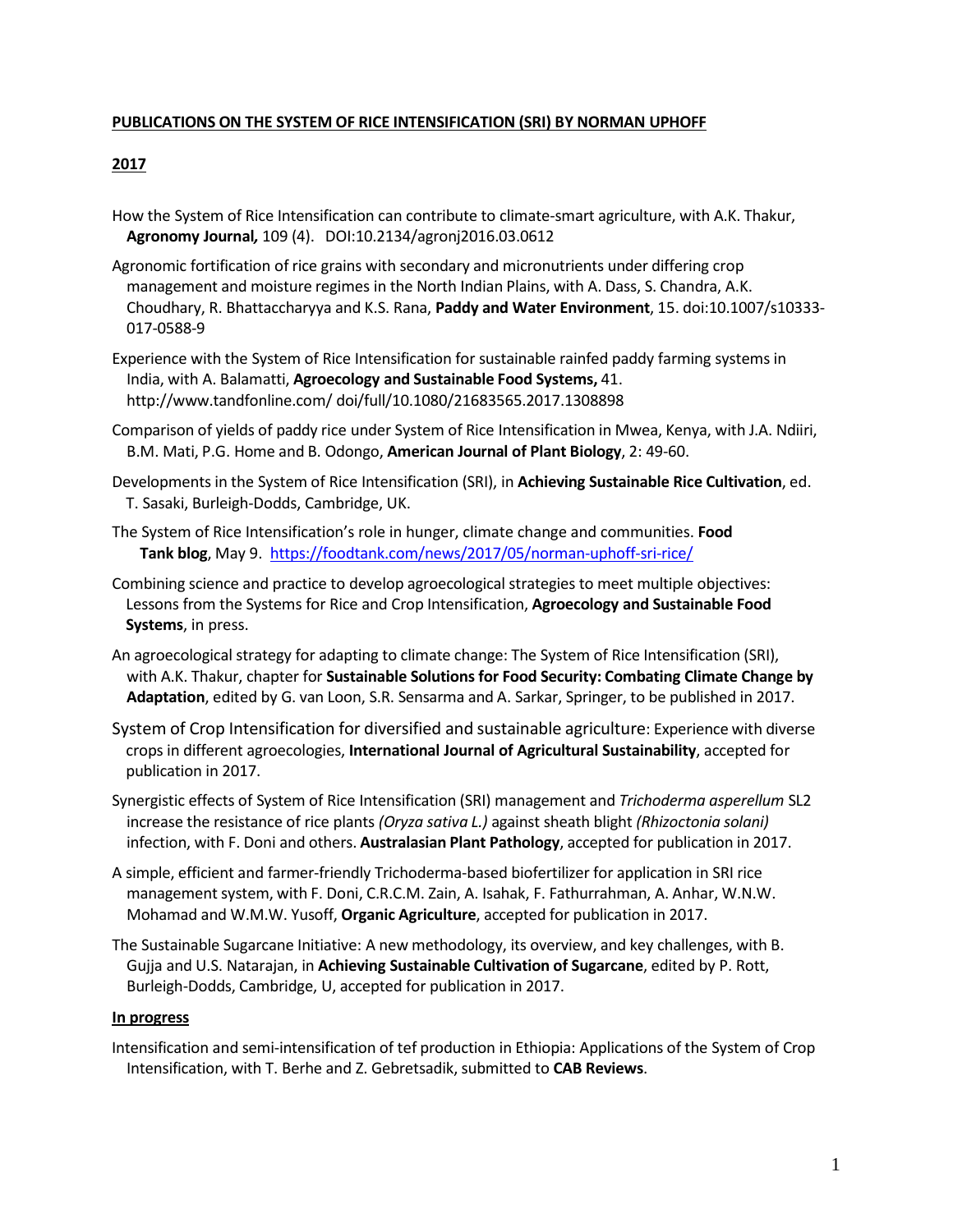- Inoculation of rice roots with growth-promoting rhizobia affects expression of genes involved in cell signaling, division and expansion in shoots, with Q. Wu, X. Peng, M. Yang, W. Zhang, F.B. Dazzo, Y. Jing and S. Shen, submitted to **Frontiers in Plant Science.**
- Transcriptomic profiling of rice seedlings inoculated with symbiotic fungus *Trichoderma asperellum* SL2, with F. Doni, C.R.C.M. Zain, A.N. Alhasnawi, A.A. Kadhimi, A. Isahak, F. Fathurrahman, W.M.W. Yusoff, manuscript in preparation.

- Modifying rice crop management to ease water constraints with increased productivity, environmental benefits, and climate-resilience, with A.K. Thakur, A. Kassam and W. Stoop, **Agriculture, Ecosystems and the Environment,** 235: 101-104.
- **The System of Rice Intensification (SRI): Revisiting Agronomy for a** *Changing Climate*, with E. Styger. Practice Brief: Climate-Smart Agriculture**.** Global Alliance for Climate-Smart Agriculture, FAO, Rome. https://ccafs.cgiar.org/publications/system-rice-intensification-sri-revisiting-agronomy-changingclimate#.WRs8PuvyvIU
- The System of Rice Intensification and its impacts on women: Reducing pain, discomfort and labor in rice farming while enhancing household food security, written with O. Vent and Sabarmatee, in **Women in Agriculture Worldwide**, eds. A.J. Fletcher and W. Kubik, Routledge, 55-75, Abingdon, UK.

Making rice production more environmentally-friendly, with F.B. Dazzo, **Environments**, 3:12.

- Relationships observed between *Trichoderma* inoculation and characteristics of rice grown under System of Rice Intensification (SRI) vs. conventional methods of cultivation, with F. Doni, C. Radziah, C.M. Zain, A. Isahak, F. Fathurrahman, N. Sulaiman and W.M.W. Yusoff, **Symbiosis***,* 72: 45-59.
- Foreword to **The System of Rice Intensification**, eds. K.N. Bhatt and P. Bhargava, Institute of Social Sciences, Allahabad University, Studium Press, New Delhi.
- From geo/ego-centric agriculture to helio-centric agriculture, in **Big Questions of Our Time: The World Speaks**, eds. S. Waslekar and I. Futehally, 103-105. Strategic Foresight Group, Mumbai. [http://strategicforesight.com/publication\\_pdf/64034BQOT-web.pdf](http://strategicforesight.com/publication_pdf/64034BQOT-web.pdf)

## **2015**

- **The System of Rice Intensification: Responses to Frequently Asked Questions**, book self-published with CreateSpace, Amazon, with a Kindle edition in 2016; Chinese translation published in Taipei in 2016; Spanish translation published by Inter-American Institute for Agricultural Cooperation for Latin America in 2017.
- A review of System of Rice Intensification in China, with W. Wu, **Plant and Soil**, 393: 361-381.
- Improving the phenotypic expression of rice genotypes: Rethinking 'intensification' for production systems and selection practices for rice breeding, with I. Anas, V. Fasoula, A. Kassam, and A.K. Thakur, **Crop Journal**, 3: 174-189.
- Scientific underpinnings of the System of Rice Intensification (SRI): What is known so far? with A.K. Thakur and W.A. Stoop, **Advances in Agronomy**, 135: 147-189.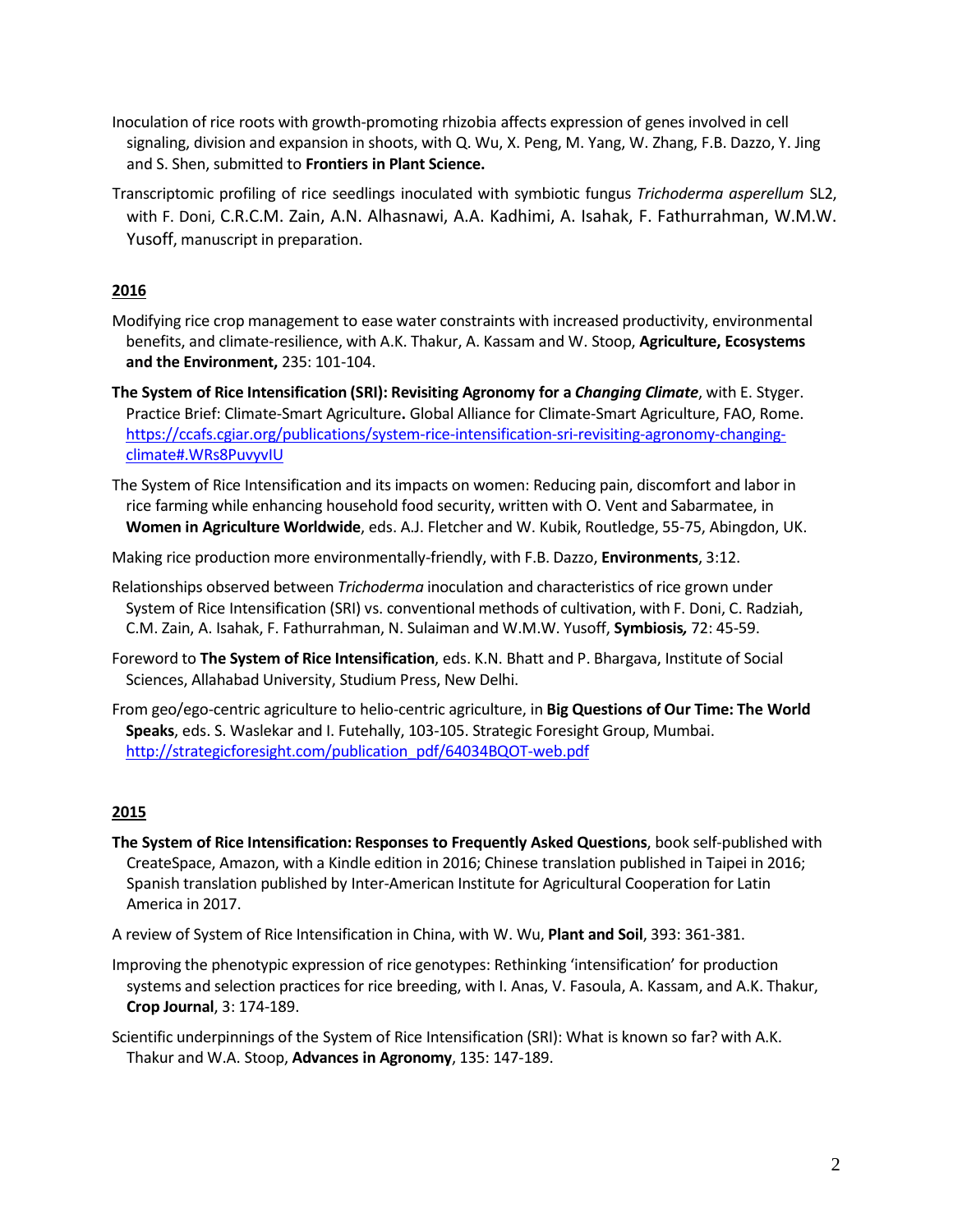- Evaluation of the System of Wheat Intensification (SWI) practices as compared to other methods of improved wheat cultivation in the north-western plain zone of India, with S. Dhar, B.C. Barah and A.K. Vyas, **Archivesin Agronomy and Soil Science**, 62: 994-1006.
- A conceptual framework for ecofriendly paddy farming in Taiwan, based on experimentation with System of Rice Intensification (SRI) methodology, with Y.C. Chang and E. Yamaji, **Paddy and Water Environment**, 14: 169-183.
- Market incentives for ecofriendly SRI rice production in Cambodia, with O. Vent, C. Levine and Y.S. Koma, in **Shades of Green: Multi-stakeholder Initiatives to Reduce the Environmental Footprint of Commercial Agriculture**, eds. M. Sewadeh & S. Jaffe, EcoAgriculture Partners, Washington, DC, 73-80.

- The *System of Crop Intensification*: Reports from the field on improving agricultural production, food security, and resilience to climate change for multiple crops, with B. Abraham, H. Araya, T. Berhe, S. Edwards, B. Gujja, R.B. Khadka, Y. S. Koma, D. Sen, A. Sharif, E. Styger, and A. Verma, **Agriculture and Food Security** 3:4 <http://www.agricultureandfoodsecurity.com/content/3/1/4>
- **SCI: The System of Crop Intensification -- Agroecological Innovations for Improving Agricultural Production, Food Security, and Resilience to Climate Change***,* with others, SRI-Rice, Cornell University [\(http://sri.ciifad.cornell.edu/aboutsri/othercrops/SCImonograph\\_SRIRice2014.pdf\);](http://sri.ciifad.cornell.edu/aboutsri/othercrops/SCImonograph_SRIRice2014.pdf)%3B) copublished with the Center for Technical Cooperation in Agriculture, Wageningen, Netherlands in 2015; and with the National Bank for Agriculture and Rural Development, Mumbai, India, in 2016
- Alternative paths to food security, in **Oxford Handbook on Food, Politics and Society**, ed. R. J. Herring, Oxford University Press, UK.
- Performance of landraces and improved varieties under the System of Rice Intensification management in Bajhang district of Nepal, with R.B. Khadka and P. Acharya, **Journal of Agriculture and Environment**, 15: 1-10.
- Systems thinking on intensification and sustainability: Systems boundaries, processes and dimensions. **Current Opinion in Environmental Sustainability**, 8: 89-100.

## **2013**

Soil fertility as a contingent rather than inherent characteristic: Considering the contributions of cropsymbiotic soil biota, with F. Chi, F.B. Dazzo and R.J. Rodriguez, in **Principles of Sustainable Soil Management in Agroecosystems**, eds. R. Lal and B. Stewart, Taylor & Francis, Boca Raton FL, 145-166.

Special issue of **Taiwan Water Conservancy**, 61(4), co-edited with A. Kassam:

- Challenges of increasing water saving and water productivity in the rice sector: Introduction to the System of Rice Intensification (SRI) and this issue, with A. Kassam and A.K. Thakur, **Taiwan Water Conservancy**, 61: 1-13.
- Meta-analysis evaluating water use, water saving, and water productivity in irrigated production of rice with SRI vs. standard management methods, with P. Jagannath and H. Pullabhotla, **Taiwan Water Conservancy**, 61: 14-49.
- Water productivity under the System of Rice Intensification from experimental plots and farmer surveys in Mwea, Kenya, with J.A. Ndiiri and B.M. Mati, **Taiwan Water Conservancy**, 61: 63-75.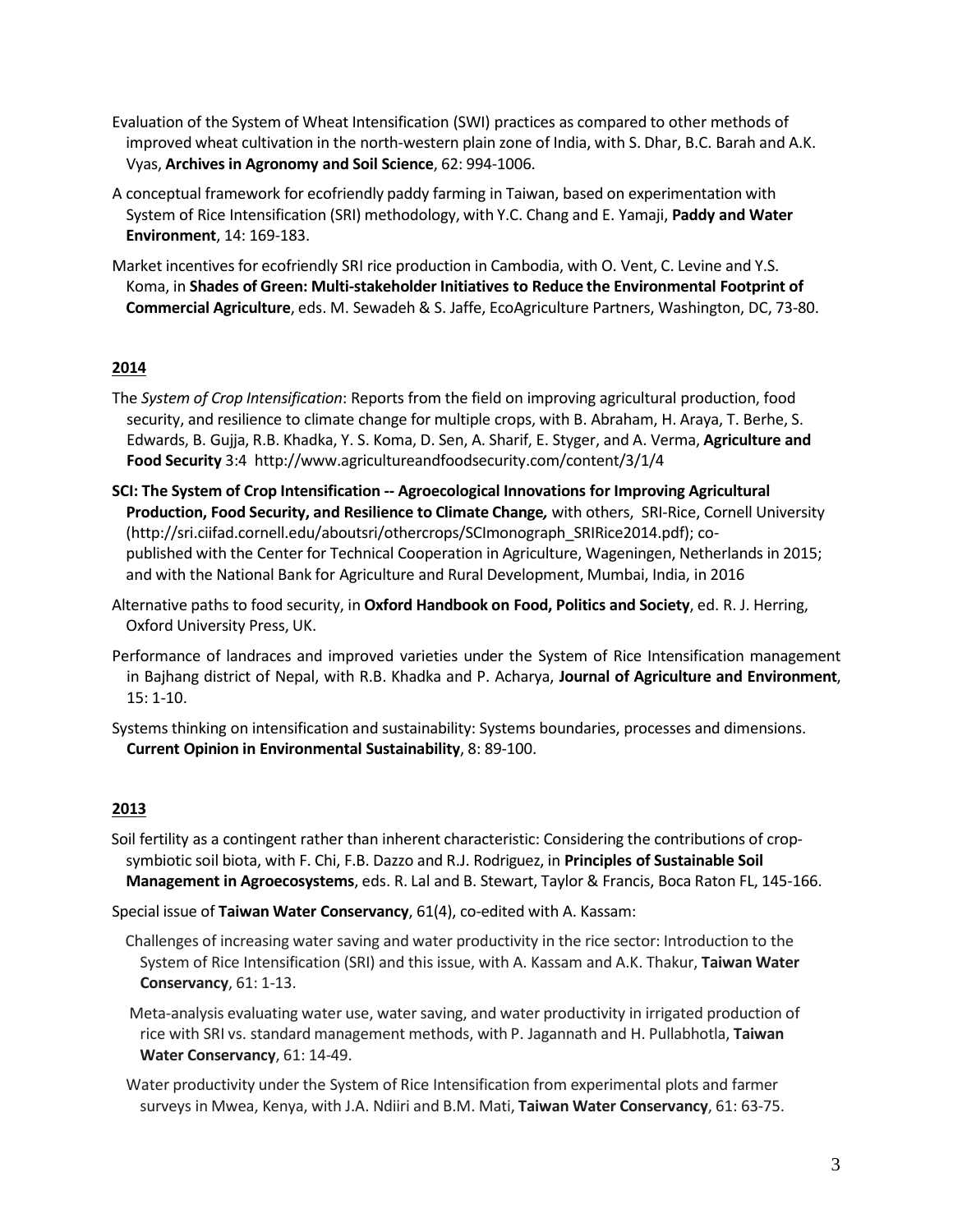Rethinking the concept of 'yield ceiling' for rice: Implications of the System of Rice Intensification (SRI) for agricultural science and practice, **Journal of Crops and Weeds***,* 9: 1-19, 2013.

Adoption, constraints and economic returns of paddy rice under the System of Rice Intensification in Mwea, Kenya, with J.A. Ndiiri, B.M. Mati, P.G. Home and B. Odongo, **Agricultural Water Management**, 129: 44-55.

Morphological and physiological responses of rice roots and shoots to varying water regimes and microbial densities, with Abha Mishra, **Archives of Agronomy and Soil Sciences***,* 59: 705-731.

## **2012**

- Supporting food security in the  $21<sup>st</sup>$  century through resource-conserving increases in agricultural production, **Agriculture & Food Security**, 1:18 <http://www.agricultureandfoodsecurity.com/content/1/1/18>
- Report on the world-record SRI yields in kharif season 2011 in Nalanda District, Bihar State, India, with M.C. Diwakar, A. Kumar and A. Verma, **Agriculture Today** (New Delhi), June, 52-54.
- Comparison of water savings of paddy rice under System of Rice Intensification (SRI) for growing rice in Mwea, Kenya, with J.A. Ndiiri, B.M. Mati, P.G. Home and B. Odongo, **International Journal of Current Research and Review**, 6: 63-73.
- Application of System of Rice Intensification (SRI) methods on productivity of jasmine rice variety in southern Iraq*,* with K.A. Hameed, F.A. Jaber, A.Y. Hadi, and Dr. J.A.H. Elewi, **Jordan Journal of Agricultural Science**, 7: 474-481.
- Comment on: The System of Rice Intensification: Time for an empirical turn, by Dominic Glover, **NJAS: Wageningen Journal of Life Sciences**, 59: 53-60.
- A possible next chapter in the history of rice development of India: Enhancing rice production through changes in the management of the crop growing environment, with Amod K. Thakur, in **100 Years of Rice Science and Looking Beyond***, Proceedings of International Symposium at Tamil Nadu Agricultural University, Jan. 9-12, 2012*, eds. S. R. Shree Rangaswamy et al., 356-367, Tamil Nadu Agricultural University, Coimbatore.

## **2011**

- Agroecological approaches to help 'climate-proof' agriculture while raising productivity in the  $21<sup>st</sup>$ century, in **Sustaining Soil Productivity in Response to Climate Change**, eds. T. Sauer, J. Norman and K. Sivakumar, Wiley-Blackwell, 87-102.
- The System of Rice Intensification: An alternative civilsociety innovation, **Technology Assessment: Theory and Practice**, 20: 45-51.
- Special issue of **Paddy and Water Environment**, on the System of Rice Intensification, 9(1), co-edited with A.H. Kassam and A.K. Thakur:
	- SRI as a methodology for raising crop and water productivity: Productive adaptations in rice agronomy and irrigation water management, with A.H. Kassam and R. Harwood, **Paddy and Water Environment**, 9: 3-11.
	- A review of studies on SRI effects on beneficial organisms in rice soil rhizospheres, with I. Anas, O.P. Rupela and T.M. Thiyagarajan, **Paddy and Water Environment**, 9: 53-64.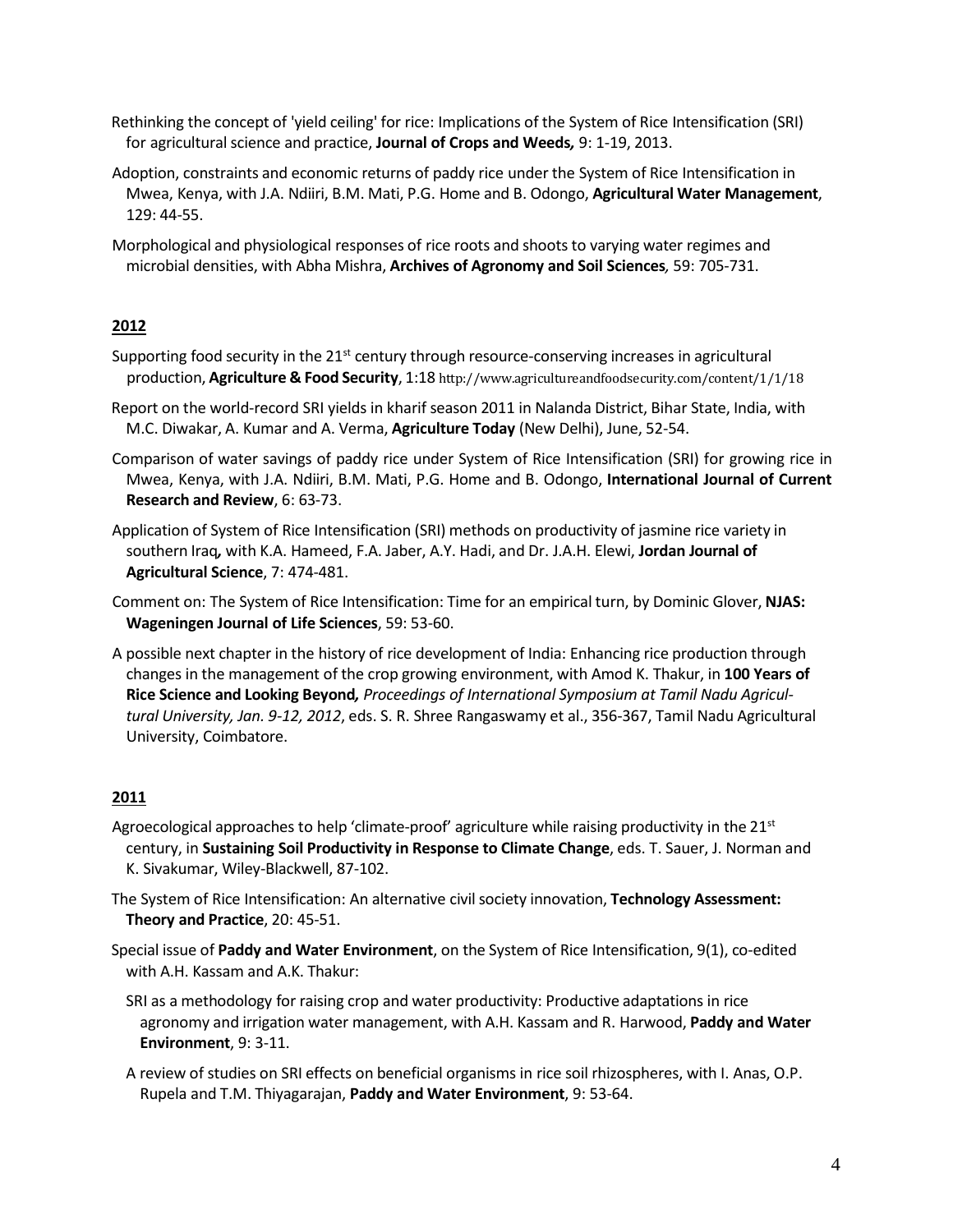Rice yield and its relation to root growth and nutrient-use efficiency under SRI and conventional cultivation: An evaluation in *Madagascar*, with Joeli Barison, **Paddy and Water Environment**, 9: 65-78.

Review of SRI modifications in rice crop and water management and research issues for making further improvements in agricultural and water productivity, with A.H. Kassam and W. Stoop, **Paddy and Water Environment**, 9: 163-180.

- System of Rice Intensification: 'Less can be more' with climate-friendly technology, with Abha Mishra, **SATSA Mukhapatra**, State Agricultural Technologists Service Association, West Bengal, Annual Technical Issue, 15: 28-39.
- Opportunities to achieve resource-conserving increases in agricultural productivity: Learning from the System of Rice Intensification (SRI). In **New Life Sciences -- Future Prospects: Proceedings of the 2010 Biovision Conference***,* edited by Ismail Serageldin and E. Mahsoon, 141-152. Biblioteca Alexandrina, Alexandria, Egypt.

## **2010**

- Comparative performance of rice with System of Rice Intensification (SRI) and conventional management using different plant spacings, with A. K. Thakur, S. Rath and S. Roychowdhury, **Journal of Agronomy and Crop Sciences**, 196: 146-159.
- Comparisons of yield, water use efficiency, and soil microbial biomass as affected by the System of Rice Intensification, with L.M. Zhao, L.H. Wu, Y.S. Li, A. Sarkar and D.F. Zhu, **Communications in Soil Science and Plant Analysis**, 41:1-12.
- System of Rice Intensification as a resource-conserving methodology: Contributing to food security in an era of climate change, with P. Adhikari and D. Sen, **SATSA Mukhapatra**, State Agricultural Technologists Service Association, West Bengal, Annual Technical Issue, 14: 26-44.

## **2009**

- An assessment of physiological effects of system of rice intensification (SRI) practices compared to recommended rice cultivated practices in India, with A.K. Thakur and E. Antony, **Experimental Agriculture***,* 46: 1-22.
- Effect of plant density and nitrogen fertilizer rates on grain yield and nitrogen uptake of hybrid rice (Oryza sativa L.), with X.Q. Lin, D.F. Zhu, H.Z. Chen and S.H. Cheng, **Journal of Agrobiotechnology and Sustainable Development**, 1: 44-53.
- Influence of the system of rice intensification on rice yields and nitrogen and water use efficiency with different application rates, with L.M. Zhao, L.H. Wu, Y.S. Li, X.H. Lu and D.F. Zhu, **Experimental Agriculture**, 45: 275-286.
- Learning about positive plant-microbial interactions from the System of Rice Intensification (SRI), with I. Anas, O.P. Rupela, A.K. Thakur and T. M. Thiyagarajan. **Aspects of Applied Biology**, 98: 29-53.
- Case Study: System of Rice Intensification, with Amir Kassam, Annnex 3, in **Agricultural Technologies for Developing Countries***,* ed. R. Meyer, European Technology Assessment Group, European Parliament, Brussels. <http://www.europarl.europa.eu/RegData/etudes/etudes/stoa/2009/424734/DG-IPOL->STOA\_ET(2009)424734\_EN(PAR05).pdf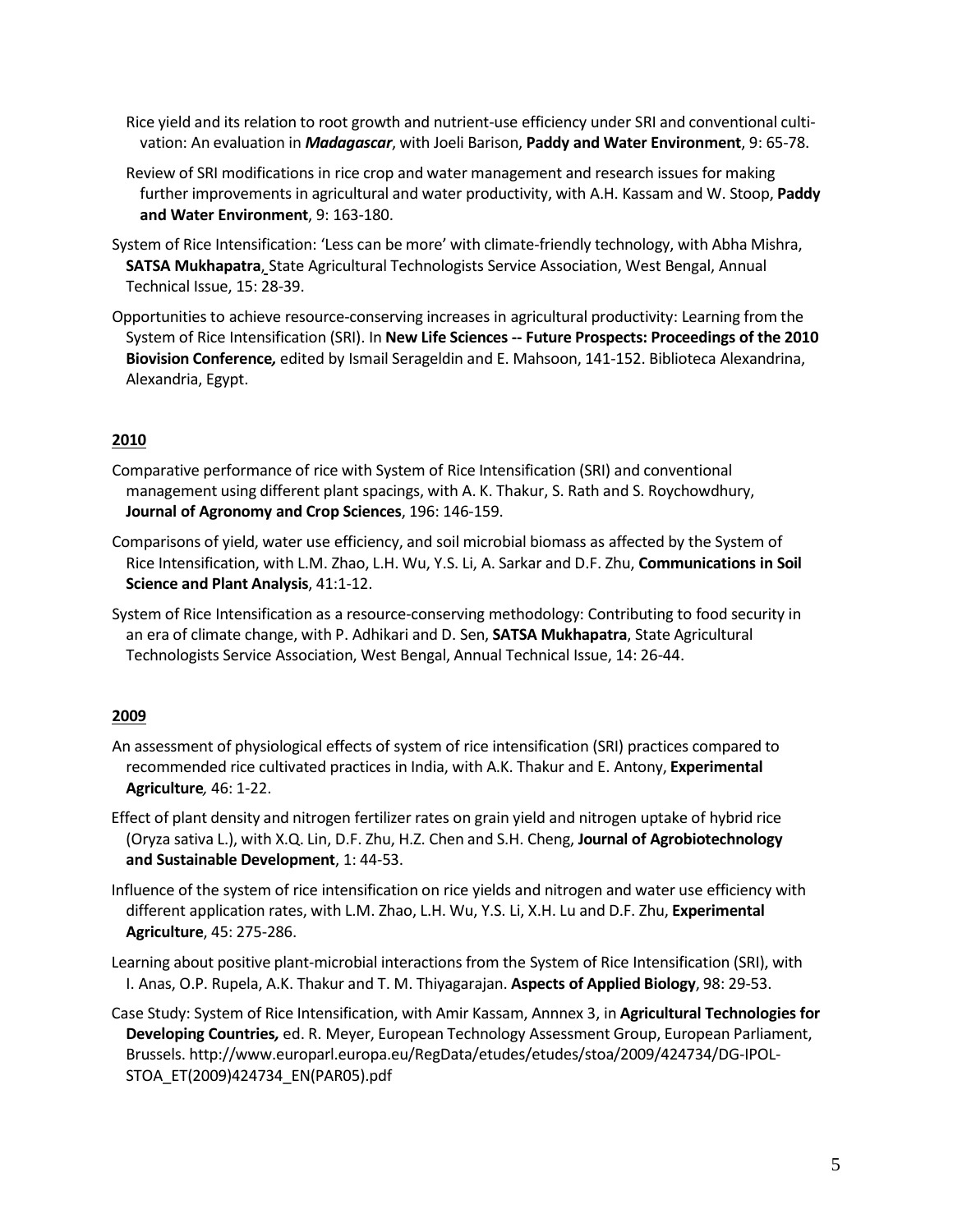The System of Rice Intensification (SRI) as a system of agricultural innovation, in **Farmer First Revisited: Innovation for Agricultural Research and Development**, I. Scoones and J. Thompson, eds., Practical Action Publishing, London, 73-81.

### **2008**

Increasing water saving while raising rice yields with the System of Rice Intensification, in **Science, Technology and Trade for Peace and Prosperity: Proceedings of 26th International Rice Congress, 9-12 October, 2006, New Delhi,** eds. P.K. Aggrawal, J.K. Ladha, R.K. Singh, C. Devakumar and B. Hardy, International Rice Research Institute and Indian Council for Agricultural Research, Macmillan, New Delhi, 353-365.

Achieving more from less. **Appropriate Technology**, 35(3): 8–9.

### **2007**

- Results of disseminating the System of Rice Intensification with farmer field school methods in northern Myanmar, with H. Kabir. **Experimental Agriculture**, 43: 463-475.
- A review of on-farm evaluation of system of rice intensification (SRI) methods in eastern Indonesia, with S. Sato, **CAB Reviews: Perspectives in Agriculture, Veterinary Science, Nutrition & Natural Resources**, 2:54, 1-12. Commonwealth Agricultural Bureau International, Wallingford, UK.
- Agroecological alternatives: Capitalizing on genetic potentials, **Journal of Development Studies**, 43: 218- 236; also published in **Transgenics and the Poor: Biotechnology in Development Studies**, ed. R. J. Herring, Routledge, Oxford, UK.
- Reducing the vulnerability of rural households through agroecological practice: Considering the System of Rice Intensification (SRI), **Mondes en Développement**, 35: 85-100.
- Farmer innovations for improving the System of Rice Intensification (SRI). **Jurnal Tanah dan Lingkungan** (Journal of Soil and Environment, IPB, Bogor, Indonesia) 9: 45-56.
- The System of Rice Intensification (SRI): An efficient, economical and ecologically-friendly way to increase productivity. **PANAP Rice Sheets**, Pesticide Action Network for Asia and the Pacific, November. [http://www.panap.net/uploads/media/SRI\\_November\\_2007.pdf](http://www.panap.net/uploads/media/SRI_November_2007.pdf)
- An opportunity to enhance both food and watersecurity with the System of Rice Intensification (SRI), in **Food and Water Security**, ed. U. Aswathanarayana, Taylor and Francis, London, 117-130.
- Making farmer-managed irrigation systems more productive and profitable with the System of Rice Intensification (SRI), in **Irrigation in Transition**, eds. P. Pradhan et al., Farmer-Managed Irrigation Systems Promotion Trust, Kathmandu, Nepal.

#### **2006**

Soil biological contributions to the System of Rice Intensification, with R. Randriamiharisoa and J. Barison, in **Biological Approaches to Sustainable Soil Systems**, eds. N. Uphoff, A. Ball, E. Fernandes, H. Herren, O. Husson, M. Laing, C. Palm, J. Pretty, P.A. Sanchez, N. Sanginga and J. Thies., CRC Press, Boca Raton, FL, 409-424.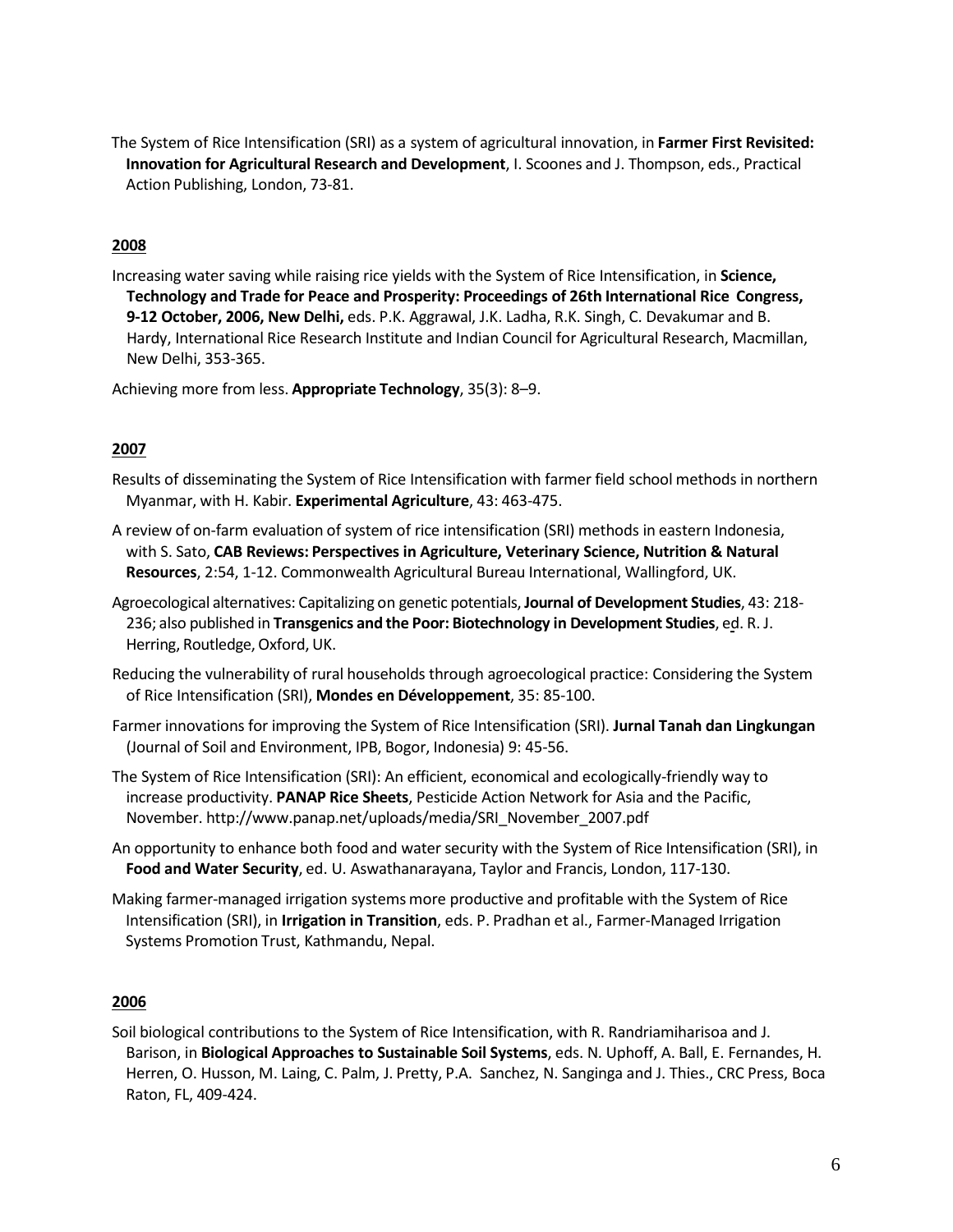- Effects of repeated soil wetting and drying on lowland rice yield with System of Rice Intensification (SRI) methods, with Mustapha Ceesay, William S. Reid and Erick C. M. Fernandes, **International Journal of Agricultural Sustainability**, 4: 5-14.
- The System of Rice Intensification: Using alternative cultural practices to increase rice production and profitability from existing yield potentials, in **International Rice Commission Newsletter**, Number 55, Food and Agriculture Organization, Rome, 103-113.
- Origin and development of SRI, with Zhu Defeng, in **The Theory and Practice of SRI** (in Chinese), eds. Zhu D.F., X.Q. Jin, H. Xiong and H.Z. Chen, Chinese Publishing Company of Science and Technology, Beijing.
- Opportunities for saving water with higher yield from the System of Rice Intensification, with A. Satyanarayana and T. M. Thiyagarajan, **Irrigation Science**, 25: 99-115.
- Prospects for rice sector improvement with the System of Rice Intensification, considering evidence from India, with A. Satyanarayana and T. M. Thiyagarajan, in **Rice Industry, Culture and Environment**, Vol. I, eds. S. Suparyono, A. M. Fagi and M. O. Adnyana, Indonesian Agency for Agricultural Research and Development, and International Rice Research Institute, Bogor, Indonesia, 131-142.
- The System of Rice Intensification and its implications for agriculture, **LEISA: Magazine for Low External Input Sustainable Agriculture**, 22(4): 6-8, [http://www.leisa.info/index.php?url=show-blob](http://www.leisa.info/index.php?url=show-blob-)html.tpl&p%5Bo\_id%5D=87901&p%5Ba\_id%5D=211&p%5Ba\_seq%5D=1

- The development of the System of Rice Intensification, in **Participatory Research and Development for Sustainable Agriculture and Rural Development**, eds. J. Gonsalves et al., Volume 3, International Development Research Centre, Ottawa, 119-126.
- A remarkable civil society contribution to food and nutrition security in Madagascar and beyond, with G. Lines, in **Food and Nutritional Security in the Process of Globalization and Urbanization**, eds. U. Kracht and M. Schulz, Lit-Publisher. Münster, Germany.

## **2004**

- Agroecological thoughts on zero-tillage: Possibilities for improving both crop components of rice-wheat farming systems with rice intensification, in **Sustainable Agriculture and the International Rice-Wheat System**, eds. R. Lal, P. Hobbs, N. Uphoff and D. O. Hansen, Marcel Dekker, New York, 83-108.
- Possible explanations for the productivity gains achieved with the System of Rice Intensification (SRI), in **Transitions in Agriculture for Enhancing Water Productivity: Proceedings of an International Symposium, 23-25 September, 2003, Killikulam, India**, eds. T. M. Thiyagarajan, H. Hengsdijk and P. Bindraban, Tamil Nadu Agricultural University, Coimbatore, and Plant Research International, Wageningen, Netherlands, 2004.
- System of Rice Intensification responds to 21st century needs, Grain of Truth column, **Rice Today***,* International Rice Research Institute, Los Baños, 3(3), 42.

## **2003**

Higher yields with fewer external inputs? The System of Rice Intensification and potential contributions to agricultural sustainability, **International Journal of Agricultural Sustainability**, 1: 38-50.